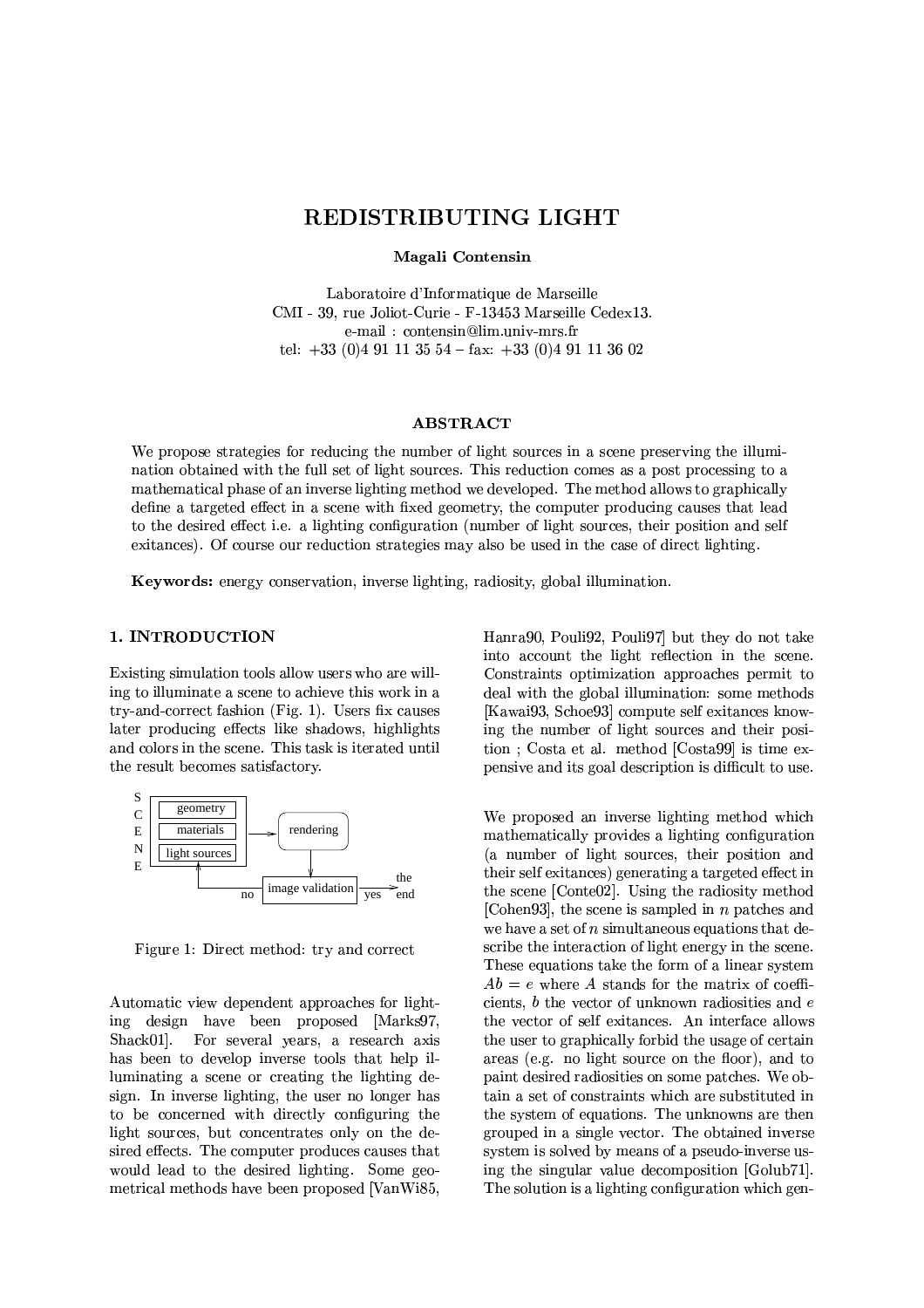erates an effect close to the painted one, but it has too many light sources and may contain negative values. Thus this mathematical solution is not physically valid. We use it as a starting point to propose a new lighting configuration with positive self exitances, which minimizes the number of light sources and generates an illumination close to the desired one.

In this paper we describe our method to reduce the number of light sources. This method is based on two processes: a selection of a subset of light sources within the lighting configuration and an energy conservation. Indeed the energy of the non selected light sources must be taken into account to avoid over or under-exposed scenes. We propose, analyse and compare selection methods and we give some energy conservation heuristics. We justify the choice that is made for our inverse lighting method and we give experimental results. Given a physically valid configuration which generates an effect in the scene, the tryand-correct method is time expensive to decide which light sources may be suppressed. Thus, the algorithms proposed in the case of the inverse lighting method may also be useful to reduce the number of light sources in the direct lighting case.

#### 2. OVERVIEW OF THE METHOD



Figure 2: Inverse method general diagram

Fig. 2 presents the general working diagram of our inverse method. Given a set of constraints and a scene description the mathematical phase creates and solves an inverse radiosity system. The solution is a lighting configuration  $e_x$  which globally satisfies the targeted effect fixed by a user. Nevertheless  $e_x$  may contain negative self exitances. Moreover, the method tends to spread out the light sources over almost the whole set of possible light source patches. We propose a light source reduction method and an elimination of negative self exitences. First we select a subset  $e_p$  of light sources in  $e_x$ . This subset becomes the new lighting configuration. We give and analyse heuristics to realize this selection in section 3. Heuristics that can be used to conserve energy in the scene are described and compared in section 4. The reduction of the number of light sources is performed until a stop criterion is satisfied.

This stop criterion may be e.g., the number of desired light sources, absence of negative self exitances, an error measure, or a combination of criteria. In order to estimate the adequation between the desired effect (the  $m$  patches with radiosities  $b_p$  painted by a user) and the obtained effect (radiosities  $b_g$  generated by  $e'_p$ ) we measure the global error in the scene using the  $L^2$ norm:

$$
\sqrt{\sum_{i=1}^{m} (b_{p_i} - b_{g_i})^2}
$$
 (1)

To compute Eq. 1, function *Compute Error* used by the stop criterion test, forms and solves a system of linear radiosity equations for set  $e'_n$  of light sources. The form factors needed for the computation of  $b_g$  have already been computed and stored during the system resolution phase, they are simply reused here. This way we obtain the result faster, as the form factor computations represent about 90% of the complete radiosity solution computation time. Moreover, the closer to the solution the initial vector, the faster the Gauss-Seidel method used to solve the system converges. By using the solution vector obtained with configuration  $e_x$ , we save on an average of 60% of the iterations in the Gauss-Seidel method.

The reduction of light sources may also be used with a direct lighting method ( $e_x$  contains no negative self exitances). In that case, we consider the radiosities of all the patches of the scene as painted radiosities  $b_p$ , excepted those of  $e_x$ . Radiosities  $b_p$  of patches illuminated by  $e_x$  are compared with radiosities obtained using  $e'_n$ .

## 3. SELECTION OF LIGHT SOURCES

In order to eliminate negative self exitances and to reduce the number of light sources, heuristics are necessary to select a subset  $e_p$  of light sources within the full lighting configuration  $e_x$ . The goal is to obtain with  $e_p$  a result in the scene as close as possible to the one obtained with  $e_x$ . As we shall see in section 4, the self exitances of set  $e_a$  of non selected light sources must be taken into account and distributed to  $e_p$ . We suppose we have a procedure *EnergyConservation* which does this distribution, and stores the lighting configuration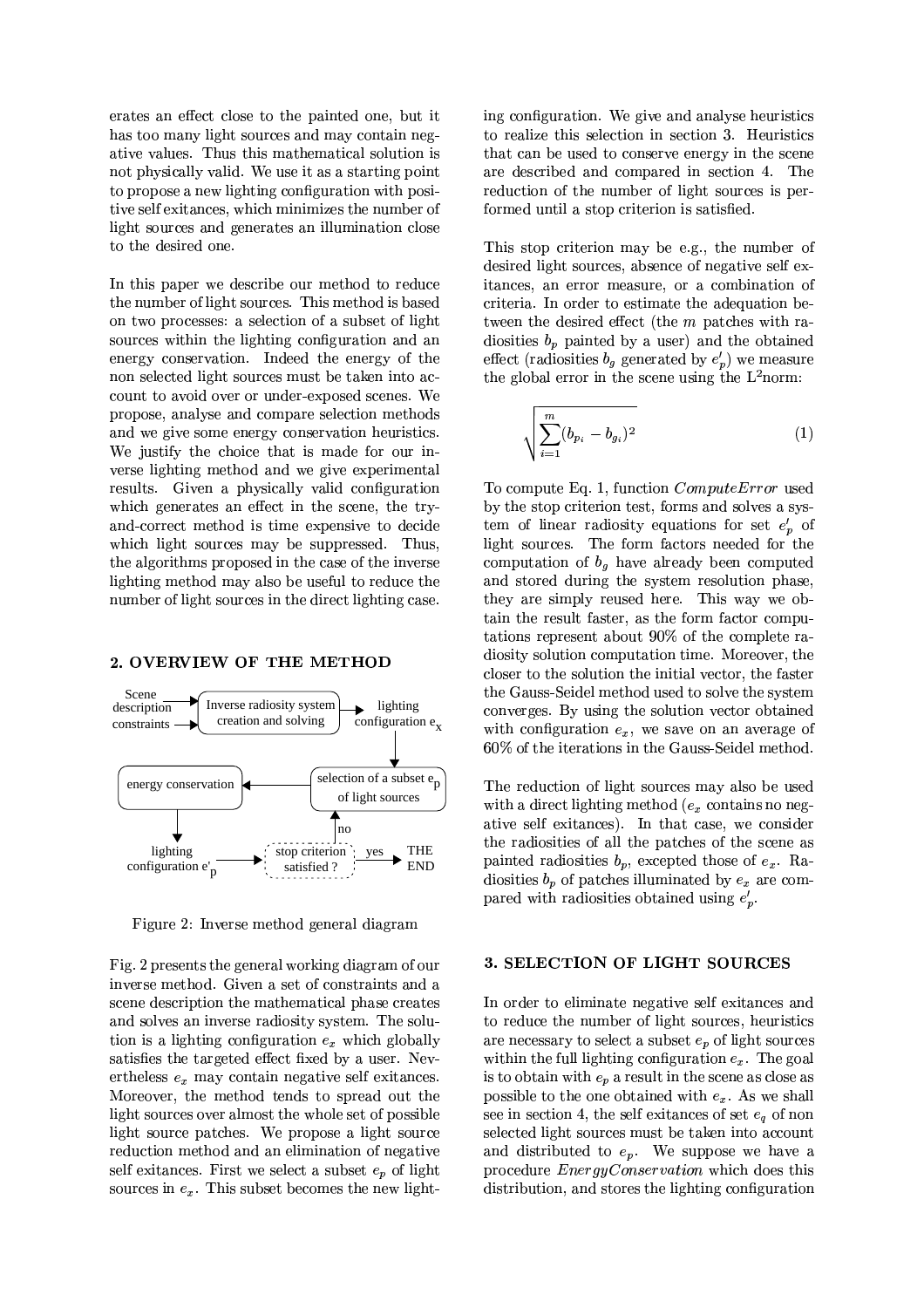after the distribution in  $e'_p$ . To decide if  $e'_p$  provides a result close to the result obtained with  $e_x$ we use the error Eq. 1.

#### Construction  $3.1$

A first solution is to iteratively add one or more light sources to an initially empty lighting configuration  $e_p$  until the error produced by  $e'_p$  becomes lesser than a threshold (or all the patches have been processed, test which is not shown hereafter). Procedure *ExitanceConstruction* adds in  $e_p$  patches that have a major influence in the illumination *i.e.*, the highest self exitance patches. After a distribution phase, if the error generated is not acceptable, another patches with high self exitances are added, and so on. Function *DecreasingOrder* sorts the light sources taking into account their self exitance for each wavelength and their area. In Fig. 3 light sources have the same area and we consider one wavelength. First  $e_p = \{S_1(30)\}\)$ .e., patch  $S_1$  is added, its self exitance is 30. After a local distribution we obtain  $e'_n = \{S_1(18)\}\$ the new self exitance of  $S_1$ is  $18(30-29+10+7)$ . After another iteration  $e'_p = \{S_1(1), S_4(17)\}\$  satisfies the error threshold<br>(S<sub>1</sub> take the self exitance of S<sub>2</sub> and S<sub>4</sub> the self exitance of  $S_3$ ). But  $e_p = \{S_4(18)\}\$ could satisfy the stop criterion, because  $S_1$  has a low self exitance after a distribution. Thus, this method tends to lighting configurations where the number of light sources is not minimal when  $e_x$  contains negative self exitances.

**procedure** ExitanceConstruction $(e_x, threshold)$ 

 $e_p \leftarrow \emptyset$ ;  $e_q \leftarrow e_x$ ;  $e'_p \leftarrow \emptyset$ ;  $p \leftarrow 0;$  $order \leftarrow DecreasingOrder(e_x);$ do

TransferPatch(order[p],  $e_p$ ,  $e_q$ );  $\text{/}^*$  puts  $order[p]$  in set  $\,e_{\,p}\,$  and suppresses it from  $\,e_{q}\,$   $^*/$ EnergyConservation $(e_p, e_q, e'_p);$  $p \leftarrow p + 1$ ;

while (Compute  $\text{Error}(e'_n) > threshold$ );



Figure 3: Light sources on a wall

procedure  $ErrorConstruction$ Alternatively, computes for each light source  $l$  the error obtained when  $l$  is added to the lighting configuration. It chooses patch  $l$  for which the computed error is minimal and applies this selection until

the stop criterion is satisfied. In Fig. 4 the high self exitances on the left wall provide high radiosities on patch  $z$ . Negative self exitances on the right wall subtract the energy reflected by the ceiling to obtain low radiosities on  $y$ . First  $S_1$  is added because it is the most important patch in the scene considering the error, after a distribution  $e'_p = \{S_1(45)\}\$ . Patch  $S_2$  is then added because it satisfies the low radiosities on y, and  $e'_p = \{S_1(56), S_2(-11)\}\$ . Thus when  $e_x$  contains negative self exitances, we have no warranty that the final lighting configuration has only positive self exitances.

procedure  $ErrorConstruction(e_x, threshold)$  $e_p \leftarrow \emptyset$ ;  $e'_p \leftarrow \emptyset$ ;  $e_q \leftarrow e_x$ ;

do error  $min \leftarrow +\infty$ ; for each light source l in  $e_a$ TransferPatch $(l, e_p, e_q)$ ; Energy Conservation  $(e_p, e_q, e'_p);$  $error \leftarrow ComputeError(e'_n);$ if  $(error < error\_min)$  then error\_min  $\leftarrow error$ ; select  $\leftarrow$  l; TransferPatch $(l, e_q, e_p)$ ; TransferPatch(select,  $e_p$ ,  $e_q$ ); while  $(error\_min > threshold);$ 



Figure 4: 2D view of a scene

#### $3.2$ Elimination

Rather than adding light sources to an initially empty lighting configuration we could suppress iteratively a set of light source patches. Procedure *Error Elimination* computes the error obtained when light source  $l$  is suppressed from the lighting configuration. This is done for each light source. Patch *l* for which the computed error is minimal is suppressed. This selection is applied until the stop criterion is satisfied. In Fig. 4 suppressing patch  $S_1$  or  $S_2$  leading to a high error, all other light source patches are suppressed and we obtain  $e'_p = \{S_1(56), S_2(-11)\}\.$  Thus, when  $e_x$  contains negative self exitances, we have no warranty that the final lighting configuration has only positive self exitances. Indeed, the method suppresses the low self exitances in absolute value and preserves the high self exitances in absolute value.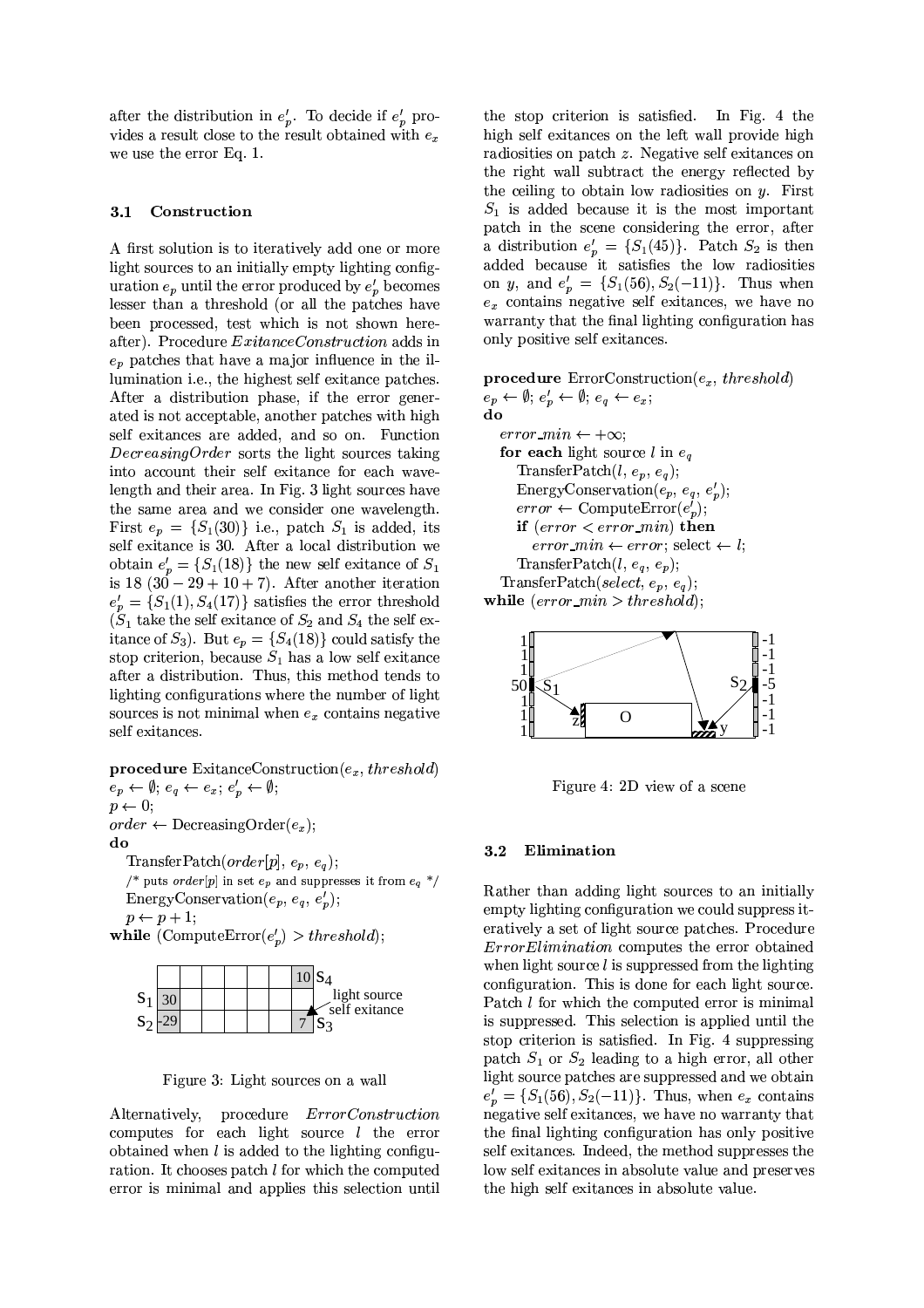```
procedure ErrorElimination(e_x, threshold)
e_p \leftarrow e_x; e_q \leftarrow \emptyset; e'_p \leftarrow e_x;
do
   error min \leftarrow +\infty;
   for each light source l in e_nTransferPatch(l, e_q, e_p);
      EnergyConservation(e_p, e_q, e'_p);error \leftarrow ComputeError(e_p^i);if (error < error\_min) then
         error\_min \leftarrow error: select \leftarrow lTransferPatch(l, e_p, e_q);
   TransferPatch(select, e_a, e_p);
   EnergyConservation(e_p, e_q, e'_p);e_p \leftarrow e'_p;while \text{(error\_min} < \text{threshold)};
```
Alternatively, procedure ExitanceElimination sorts patches considering their self exitances and their area. It iteratively suppresses the patches from high negative to positive ones. This method eliminates negative self exitance patches, and removes patches with low self exitance values which have few influence in the illumination. Thus the stop criterion may not be based only on the error because the high negative self exitances removal implies a high error which will decrease when positive light sources are removed. First, all the negative self exitance patches are suppressed. In a second step the elimination of positive self exitance patches is performed until the error becomes not acceptable. Notice that the imposed radiosities in the scene are positive so globally the energy in the scene is positive, and we are sure to end at a positive lighting configuration.

**procedure** ExitanceElimination( $e_x$ , th)  $e_p \leftarrow e_x$ ;  $e_q \leftarrow \emptyset$ ;  $e'_p \leftarrow e_x$ ;  $p \leftarrow x$ ; /\* x is the number of light sources in  $e_x$  \*/ do  $order \leftarrow$  Decreasing Order $(e_p)$ ;  $p \leftarrow p-1;$ TransferPatch(order[p],  $e_q$ ,  $e_p$ ); EnergyConservation $(e_p, e_q, e'_p)$  $e_p \leftarrow e'_p;$ while ( $Neg(e_n)$  or Compute  $Error(e_n) < th$ );

For a direct lighting method  $(e_x$  has only positive self exitances) all the heuristics are usable. Globally direct methods should avoid selection based on minimal error which is computationally expensive. As the number of light sources desired is minimal, the most efficient method is the construction considering maximal self exitances. When the light source reduction is performed in the case of an inverse lighting method the minimal exitance patch suppression is the only heuristic which warrants a minimal lighting configuration without negative self exitances.

## **4. ENERGY CONSERVATION**

Let  $e_x$  be a lighting configuration with x light sources, and  $b_x$  the corresponding radiosities produced in the scene. We want to suppress a set  $q$ of light sources and preserve the global illumination in that scene. The  $p$  remaining light sources produce radiosities  $b_p = b_x - b_q$ . We shall obtain a globally over or under-exposed scene depending on whether negative or positive self exitances have been removed. In order to produce radiosities close to  $b_x$  we have to create a new lighting configuration  $e'_p$  by modifying the p self exitences of the patches of configuration  $e_n$ .

This task could be treated as an inverse problem in which the possibly emissive patches are the set of *p* light sources and the imposed radiosities are either the radiosities fixed by a user (in the case of our inverse lighting method) or the radiosities of the whole scene except the radiosities of patches p and  $q<sup>1</sup>$  (for a light source reduction following a direct lighting method). This method will mathematically provide a set  $e'_p$  which may contain negative self exitances. Furthermore the computation of  $e'_n$  is time expensive and so an iterative selection of patches is not possible.

Alternatively, we propose to use the self exitances of the suppressed light sources to determine  $e'_p$ . Considering that exitance  $e_q[\lambda][s]$  of a suppressed patch s for wavelength  $\lambda$  is area dependent, we use  $\Phi_s$  the power leaving s i.e., its self exitance multiplied by its area  $A_s$ . Procedure *EnergyConservation* computes for each suppressed patch its power and distributes it. We propose and compare some heuristics of distribution and we present different algorithms for  $XD is tribute.$ 

**procedure** EnergyConservation( $e_p, e_q, e'_p$ ) for each suppressed light source  $s$  in  $e_q$  $A_s \leftarrow \text{ComputeArea}(s);$ for each wavelength  $\lambda$  $\Phi_{s}[\lambda] \leftarrow e_{q}[\lambda][s] \times A_{s};$  $XDistribute(s, \Phi_s, e_n, e_n')$ ;

#### Uniform distribution  $4.1$

A first solution is to uniformly distribute the self exitances of the non selected patches to the  $p$  light sources taking the area of the patches into ac-

<sup>&</sup>lt;sup>1</sup>Indeed the radiosity of a light source patch equals its self exitance plus a fraction of the energy gathered from all other patches in the scene[Cohen93].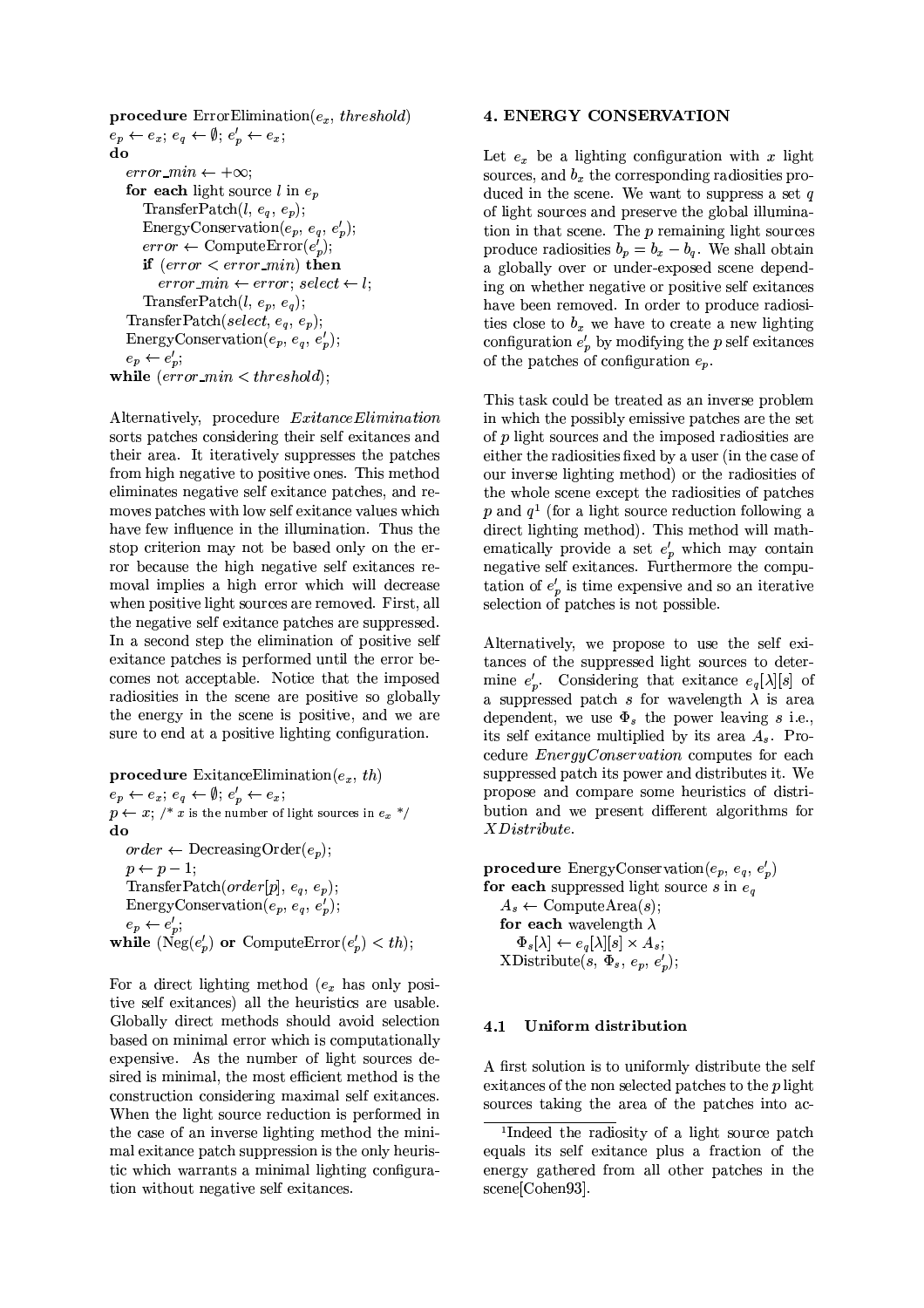count (procedure UniformDistribute which is a first version of *XDistribute*).

**procedure** UniformDistribute(s,  $\Phi_s$ ,  $e_p$ ,  $e'_p$ ) for each light source  $l$  in  $e_p$  $A_l \leftarrow \text{ComputeArea}(l);$ for each wavelength  $\lambda$  $e'_{p}[\lambda][l] \leftarrow e_{p}[\lambda][l] + (\Phi_{s}[\lambda]/(A_{l} \times p));$ 

Let us consider the three following cases of lighting configurations: the  $x$  initial light sources are either located on different walls that may be opposed (Fig. 5) or adjacent (Fig. 6), or they are coplanar (Fig. 7). In these figures representing 2D views, the  $p$  light source patches are shown in black and the  $q$  suppressed light sources in grey.



Figure 5: Initial configuration on opposed walls

In Fig. 5 all the light source patches have the same area, patches  $S_1$  and  $S_2$  are respectively assigned a self exitance of 9 and 4 after a uniform distribution. Object  $O_1$  will receive with this new lighting configuration much more energy on its right part that it should. This example leads to conclude that the self exitance of a suppressed patch has to be distributed to the coplanar light source patches  $(S_1$  and  $S_2$  take the values 10 and 3). We obtain the procedure Coplanar Distribute in which the self exitance of a patch  $s$  is given to a patch  $l$  only if  $l$  and  $s$  are coplanar and the portion of self exitance distributed is function of the number  $n$  of coplanar light source patches.

**procedure** CoplanarDistribute(s,  $\Phi_s$ ,  $e_p$ ,  $e'_p$ )  $n \leftarrow$  ComputeCoplanarNumber $(s, e_n)$ ; if  $(n = 0)$  then UniformDistribute(s,  $\Phi_s$ ,  $e_p$ ,  $e'_p$ ); else for each light source l in  $e_n$ 

if  $\text{Coplanar}(s, l)$  then  $A_l \leftarrow$  ComputeArea(*l*); for each wavelength  $\lambda$  $e'_{p}[\lambda][l] \leftarrow e_{p}[\lambda][l] + (\Phi_{s}[\lambda]/(A_{l} \times n));$ ceiling  $S<sub>1</sub>$ wall  $O<sub>1</sub>$  $O<sub>2</sub>$ 

Figure 6: Initial configuration on adjacent walls

Though a uniform coplanar distribution solves the problem of Fig. 5, this solution may lead to undesired energy migration in the scene, as depicted in Fig. 6 and 7. In Fig. 6, with the uniform coplanar method, all the energy is distributed to  $S_2$  while it should be distributed to  $S_1$  to avoid an energy migration to the right corner of  $O_2$ . Again in Fig. 7, where all suppressed patches are close to  $S_2$ , the uniform coplanar method will equally distribute the energy of suppressed patches to  $S_1$ and  $S_2$  producing a result far from  $b_x$ .

| $\mathbf C$ |  |  |  |  |  |
|-------------|--|--|--|--|--|
|             |  |  |  |  |  |
|             |  |  |  |  |  |

Figure 7: Initial configuration coplanar

#### $4.2$ Local distribution

We can distribute the self exitance of a suppressed patch to a subset of light source patches. Let  $t$  and  $y$  be two receiver patches in the scene  $(Fig. 8)$ . The new lighting configuration must preserve their radiosities. If we consider only the direct illumination from the light source A, its self exitance cannot be attributed to  $E$ . Indeed  $E$  illuminates patch  $t$  and provides no light to patch y. But we can distribute the self exitance to  $B, C$ or  $D$  illuminating  $y$ . In this case of direct illumination a patch can take the self exitance of a suppressed patch only if it sees the same receiver patches. When the indirect lighting is taken into  $account, a receiver patch z may transmit energy$ to an occluded patch  $t(A)$  lights  $t \text{ via } z$ ). In that case we cannot distribute self exitance to  $B$  because  $B$  does not light  $z$ . The subset of light source patches receiving the self exitance of  $A$  is then  $C, D$ . As a matter of fact, the distribution should be done taking the visibility into account. A suppressed light source can only transmit its self exitance to light source patches seeing the scene under a similar angle.



Figure 8: local distribution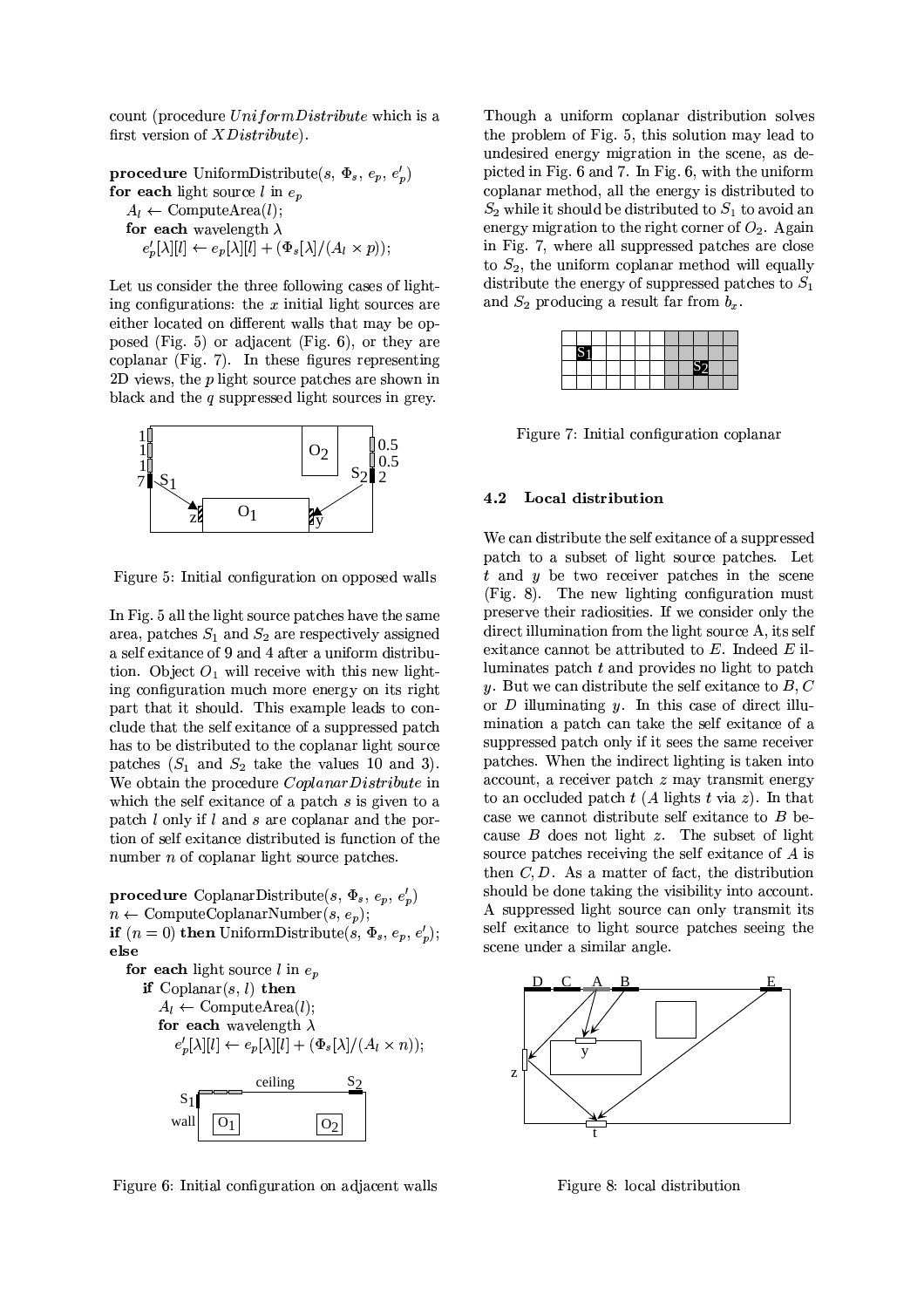Let  $n$  be the number of patches in the scene, and let  $F_{si}$  be the form factor between patches s and *i*. We can define a distance form factor criterion  $d_l$  between a candidate light source patch l and a suppressed patch s:

$$
d_l = \sqrt{\sum_{i=1}^{n} (F_{s_i} - F_{l_i})^2}
$$

The smaller  $d_l$ , the more the patches s and l see the scene under a similar angle. We can use this criterion and decide to distribute self exitance of s to the light source patch with the smallest distance  $d_l$  (procedure Local Distribute). If there is more than one patch which has a minimal value, the self exitance is shared between candidates.

**procedure** LocalDistribute(s,  $\Phi_s$ ,  $e_p$ ,  $e'_p$ )  $min \leftarrow +\infty;$ for each light source  $l$  in  $e_p$  $d[l] \leftarrow \text{ComputeDistanceFormula} d_l(l, s);$ if  $(d[l] < min)$  then  $min \leftarrow d[l]$ ;  $m \leftarrow$  ComputeNumberOfMin $(d, min)$ ; for each light source l in  $e_n$ if  $(d[l] = min)$  then  $A_l \leftarrow \text{ComputeArea}(l);$ for each wavelength  $\lambda$  $e'_p[\lambda][l] \leftarrow e_p[\lambda][\breve{l}] + (\Phi_s[\lambda]/(A_l \times m));$ 

Establishing the similarity between the form factors of both suppressed and candidate patches is computationally expensive. Instead we rely on the distance between suppressed and candi-As a matter of fact the form date patches. factors of two neighbours patches are relatively close. We compute the distance from the center of a non selected patch to the center of each candidate patch. The self exitance of the suppressed patch is distributed to the local candidate patches accordingly to their distance (procedure DistanceDistribute). Locality is defined by a distance threshold, e.g. the average distance.



$$
pond[l] \leftarrow pond[l]/sumpond;
$$
  
**for each** wavelength  $\lambda$   

$$
e'_p[\lambda][l] \leftarrow e_p[\lambda][l] + (\Phi_s[\lambda] \times pond[l]/A_l));
$$

In Fig. 9 and 10 we compare the obtained error when the 25 light sources are iteratively suppressed and their self exitances are distributed either using a uniform or a local (neighbouring) distribution. When a light source is suppressed, the new lighting configuration  $e'_p$  must provide a global illumination  $b'_p$  as close as possible to the illumination  $b_x$  obtained with the initial lighting configuration  $e_x$ . We use Eq. 1 to measure the  $er$ *ror* i.e., the difference between the radiosities  $b'_n$ computed with the current lighting configuration and the radiosities due to  $e_x$ . Fig. 9 shows the results for a coplanar light source configuration whereas Fig. 10 concerns the same scene with a configuration on opposed walls. We can see that the local distribution is better than the uniform distribution.



Figure 9: coplanar light sources



Figure 10: opposed light sources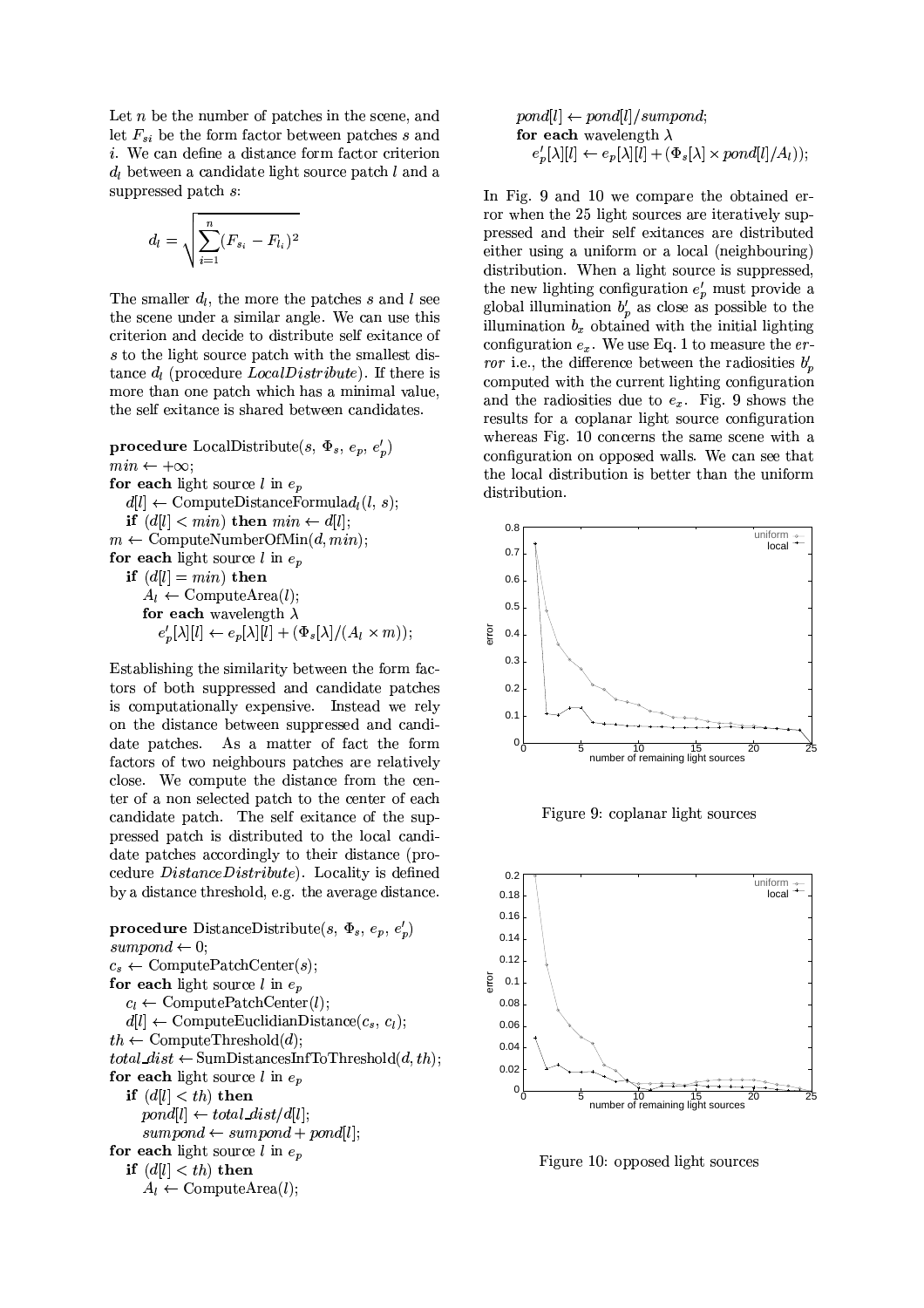#### 5. EXPERIMENTAL RESULTS

We have chosen for our inverse lighting method the procedures *ExitanceElimination* and DistanceDistribute. The test scene is a staircase joining 3 floors, the possible light sources are the patches on the walls and the ceiling of each floor. The user imposed a bright lighting on the floor, and on the middle of the first steps  $(3\%$  of the 1500 patches have imposed radiosities). Fig.  $12(a)$  shows the resulting scene illuminated by the lighting configuration  $e_x$  issued from the system resolution phase. The solution contains negative self exitances, and is spread out over all 685 possible light source patches. In Fig. 11 abscissa represents the number of light sources and y-axis the error of Eq. 1. We see for  $e_x$  that the difference between desired and computed radiosities is about  $10^{-2}$ . A click on a point of the curve (Fig. 11) displays the scene illuminated by the corresponding lighting configuration in a window, examples are shown in Fig.  $12(a)$ -(d). In Fig.  $12(b)$  the remaining 101 light sources have been gathered towards the stage, where the most important radiosities have been fixed. The error is about  $10^{-1}$ , which is not human visible. Indeed each point of the error curve represents a sum of differences between a target and a result for a lighting configuration. In Fig.  $12(c)$  only 3 light sources from  $e_x$  are remaining. One is located on the ceiling, and two others on the walls on each side. The one visible on the left helps respecting the constraints fixed by the user on the steps. In this case, half of the patches has a difference about  $10^{-2}$  and the difference for the others is  $10^{-1}$ , which leads to a global error of  $10^{-1}$ . Finally Fig.  $12(d)$  proposes a smoothed view of the same scene. Total computation time is 2 hours 30 minutes for the mathematical phase (Pentium III 450 MHz / Linux architecture). The light source reduction is quasi immediate as the form factors are reused and the solution radiosity vector of the old lighting configuration is used.

### 6. CONCLUSION

We have presented a light source reduction method based on two processes: a selection of a subset of light sources within a lighting configuration, and an energy conservation. For each of them we have provided, analysed and compared heuristics. This light source reduction is used by our inverse lighting method to reduce the lighting configuration proposed by the mathematical phase and suppress all the negative self exitances. But it could be used in the case of a direct lighting method to reduce the number of light sources without try and correct iterations. One of the perspective of our work is to take into account the directionality in the reducing light source phase. Treating surfaces with any bi-directional reflectance distribution function can be explored using the three point method [Auppe93].

**Acknowledgements** Many thanks to L. Pierre.

### **REFERENCES**

- [Auppe93] Aupperle, L, Hanrahan, P: Importance and discrete three point transport. In  $Eu$ rographics Workshop on Rendering, 1993.
- [Cohen93] Cohen, M.F, Wallace, J.R: Radiosity and realistic image synthesis. Academic Press Professional, 1993.
- [Conte02] Contensin, M: Inverse lighting problem in radiosity. Inverse Problems in Engineer $inq$ , to be published in 2002.
- [Costa99] Costa, A.C., et al.: Lighting design: A goal based approach using optimisation. In Eurographics Workshop on Rendering, 1999.
- [Golub71] Golub, G.H., Reinsch, C: Singular values decomposition and least squares solutions. In Handbook for automatic Computation, vol. II Linear Algebra. Springer Verlag, 1971.
- [Hanra90] Hanrahan, P, Haeberli, P.E: Direct WYSIWYG painting and texturing on 3D shapes. In SIGGRAPH'90, 1990.
- [Kawai93] Kawai, J.K, et al.: Radioptimization goal based rendering. In SIGGRAPH'93, 1993.
- [Marks97] Marks, J, et al.: Design galleries: A general approach to setting parameters for computer graphics and animation. In SIG-GRAPH'97, 1997.
- [Pouli92] Poulin, P, Fournier, A: Lights from highlights and shadows. In the 1992 Western Computer Graphics Symposium, 1992.
- [Pouli97] Poulin, P, et al.: Sketching shadows and highlights to position lights. In *Computer* Graphics International, June 1997.
- [Schoe93] Schoeneman, C, et al.: Painting with light. In SIGGRAPH'93, 1993.
- [Shack01] Shacked, R, Lischinski, D: Automatic lighting design using a perceptual quality metric. In EUROGRAPHICS'2001, 2001.
- [VanWi85] Van Wijk, J.J., et al. Some issues in designing user interfaces to 3D raster graphics. Computer Graphics Forum,  $4(1):5-10$ , January 1985.